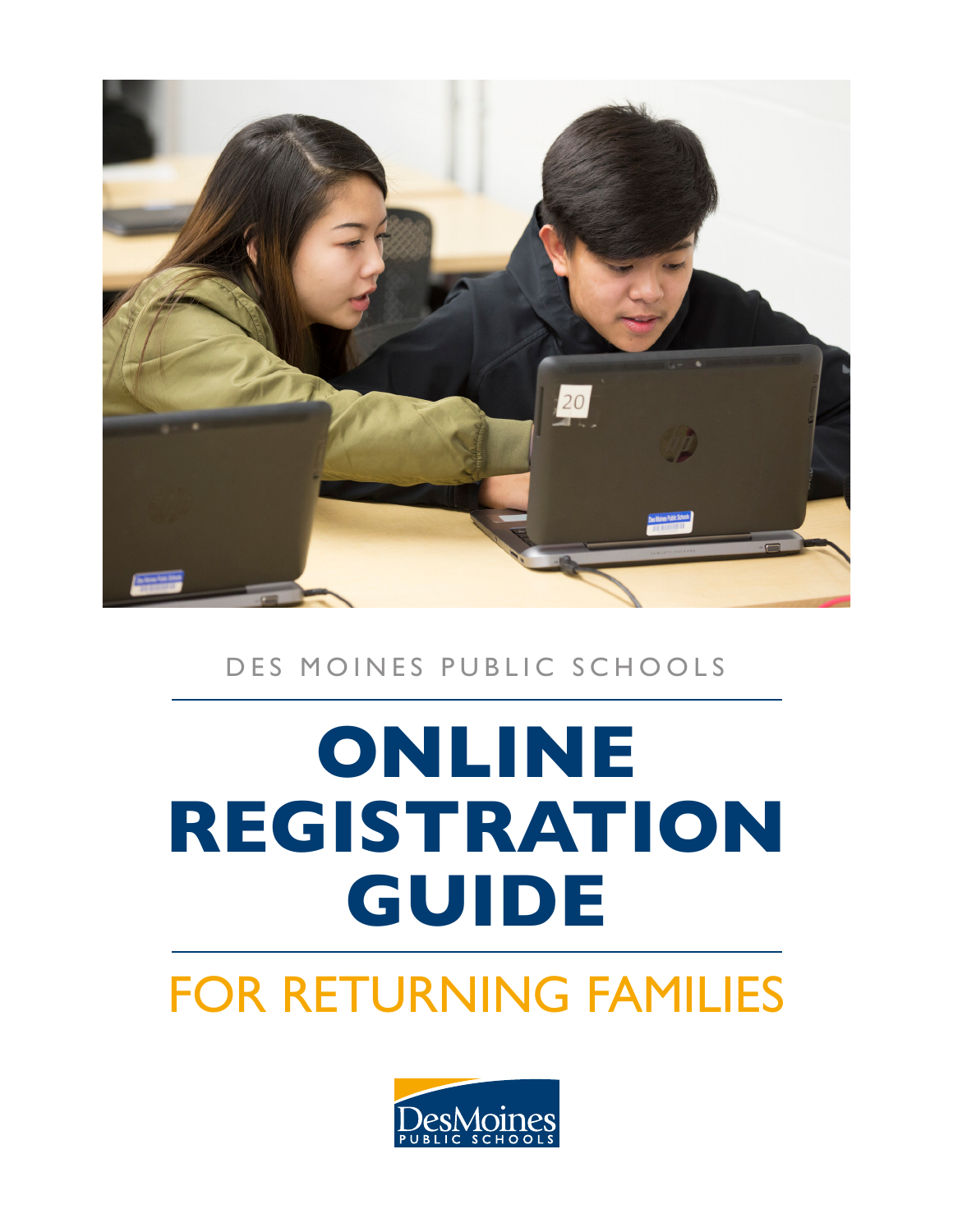#### **Online Registration Guide for Returning Families**

This guide is for families who have students currently enrolled in Des Moines Public Schools. If you have any questions during online registration, please contact the main office of your student's school building. If your students are not currently enrolled in a DMPS school, please contact the Welcome Center at 515.242.7371 or visit them at 2100 Fleur Dr. to register your student(s).

To begin online registration, you must log into your parent portal and use the online registration link found in the lower left hand corner. If you cannot remember your username or password, you may use the "Forgot your username?" or "Forgot your password?" link found on the login page of the portal, or you may contact the main office of your student's school building.

**User Account Account Settings** , **Contact Preferences**  $\rightarrow$  $\rightarrow$ **Access Log Notification Settings** > **Athletic Consents** Discipline Code **Online Registration** 

Online registration works best on a computer with Mozilla Firefox. Apple devices will need the Puffin browser to enable flash to submit completed applications. Please note that using the forward or backward buttons on your browser can cause complications once online registration has begun.

#### **Getting Started**

Visit www.dmschools.org and click on the Infinite Campus link to be directed to the parent portal login page. Log into your account and click on the Online Registration link.

Please take a moment to review that all of your students are listed and that you are selecting the appropriate registration year school year. Then click Begin Registration. Next, select your preferred language. You will then be prompted to review the authentication application agreement. Enter your first and last



name and draw an electronic signature to indicate you are authorization to enter the data regarding the student(s) in the application and then click submit.

The online registration application will pull your data from the school's database into your application. It should take approximately 15-20 minutes to review and update any changes depending on the number of students in your household. Online registration is divided into sections. Each section has a series of pleats used to collect and review data. You must review or complete every pleat in each section before clicking on Save/Continue to proceed to the next section.

If the name of a parent, emergency contact, other household member, or student is highlighted, you will have review the information. You should review each pleat in the section until you reach the end to make sure all required information is entered. The blue Save/Continue button will save your work from each section, but you will be unable to save until you have completed each pleat in the section.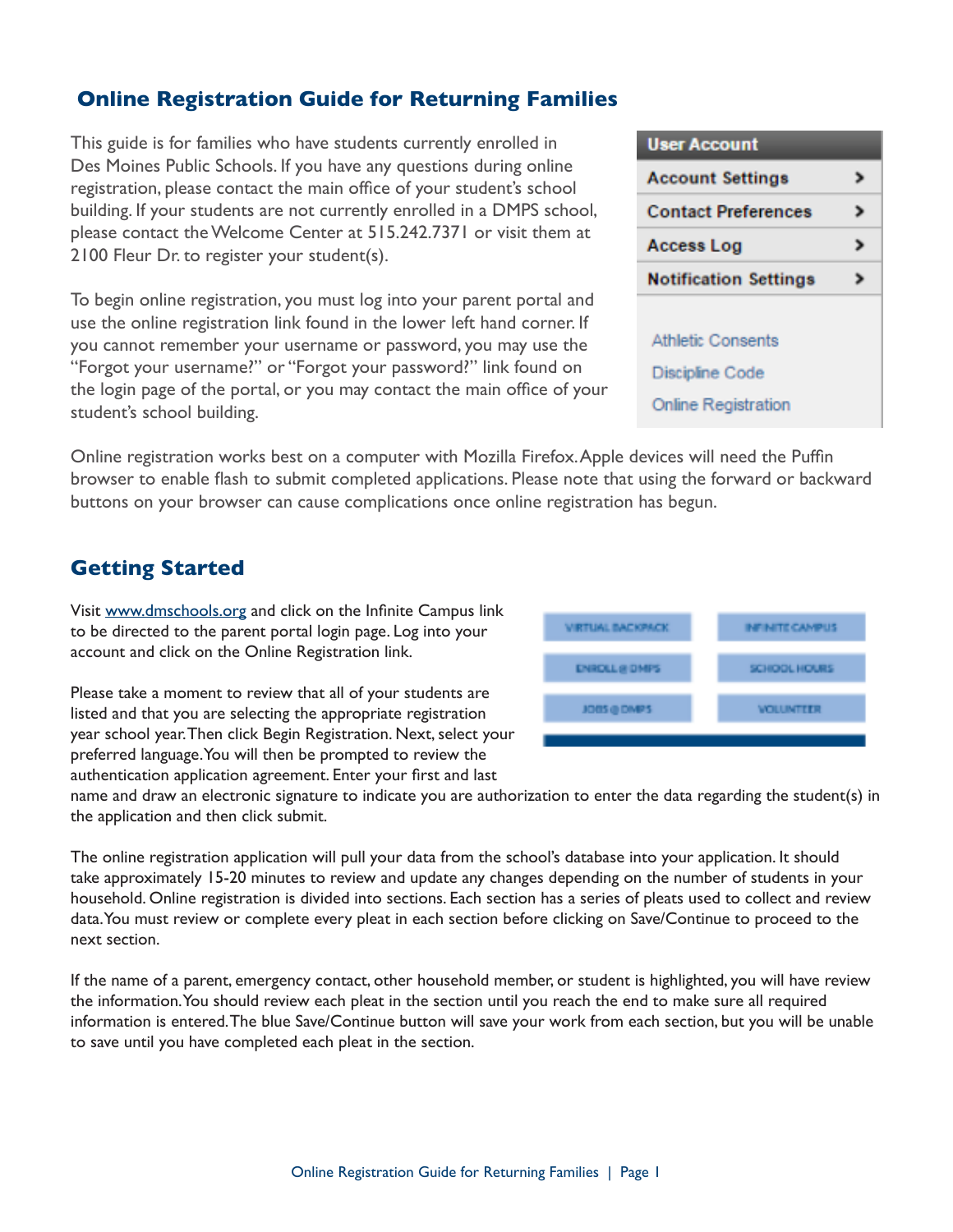#### **Student(s) Primary Household**

- 1. Home/Primary Phone
	- Review/Edit the Home/Primary Phone
	- This can be a home number or a cell phone, whichever you prefer to be the main number for your household.
	- If you would like to include text messages in your contact methods, please check the appropriate boxes.
	- You will need to check the box to agree to the statement about text messaging fees.
	- Review the question in regards to if your student is a DMPS student or an out of district student. Answer the question appropriately. Select No, if your student will be attending only a DMPS school for the registration school year. Select Yes, if your student primarily attends another school in another school district and will be attending a DMPS School such as Central Campus for the registration school year in addition to their primary home school.
	- Click next to continue.
- 2. Household Economic Information
	- DMPS collects this information so that the district and your school have accurate information about the percentage of students who are considered to be low income. This information may help the school or district qualify for certain state and federal funds. It also provides the information needed for the district to determine eligibility for fee waivers for individual students.
	- Select your household size. You must include yourself and all people living in your household who share income and expenses.
	- Choose your total annual household income range.
	- Answer the question about if the information gathered regarding household income or eligibility for free meals may be used to determine if your child qualifies for a fee waiver.
	- Type your name in the signature box to certify that the information provided on this pleat is true, and that you have included all income.
	- Click next to continue.
- 3. Home Address
	- If the address is current, click next to continue.
	- If the address is no longer current, check the box. Enter a date for the address change, and add your current address.
	- If you enter a new address, you will be required to provide proof of residency to your student's building. Click on OK to agree.
	- You can upload the proof of residency here in the application or you may take the proof of residency to any of your student's school's main office. To upload the proof of residency, which is required for any students entering Kindergarten, sixth grade, or ninth grade and any student with a change of address, click on the blue upload proof of residency button, and follow the prompts to upload.
	- Click next to continue.
- 4. Mailing address
	- You can choose to receive mail at your primary home address, or at another location such as a P.O. Box or a place of business.
	- If you do not have a separate mailing address, leave the box checked and click save/continue.
	- If you do have a separate mailing address, uncheck the box, and enter the mailing address. If you are using a P.O. Box, click the box next to Post Office Box and only fill in the number, city, state, zip code, and country.
	- Click the blue save continue button.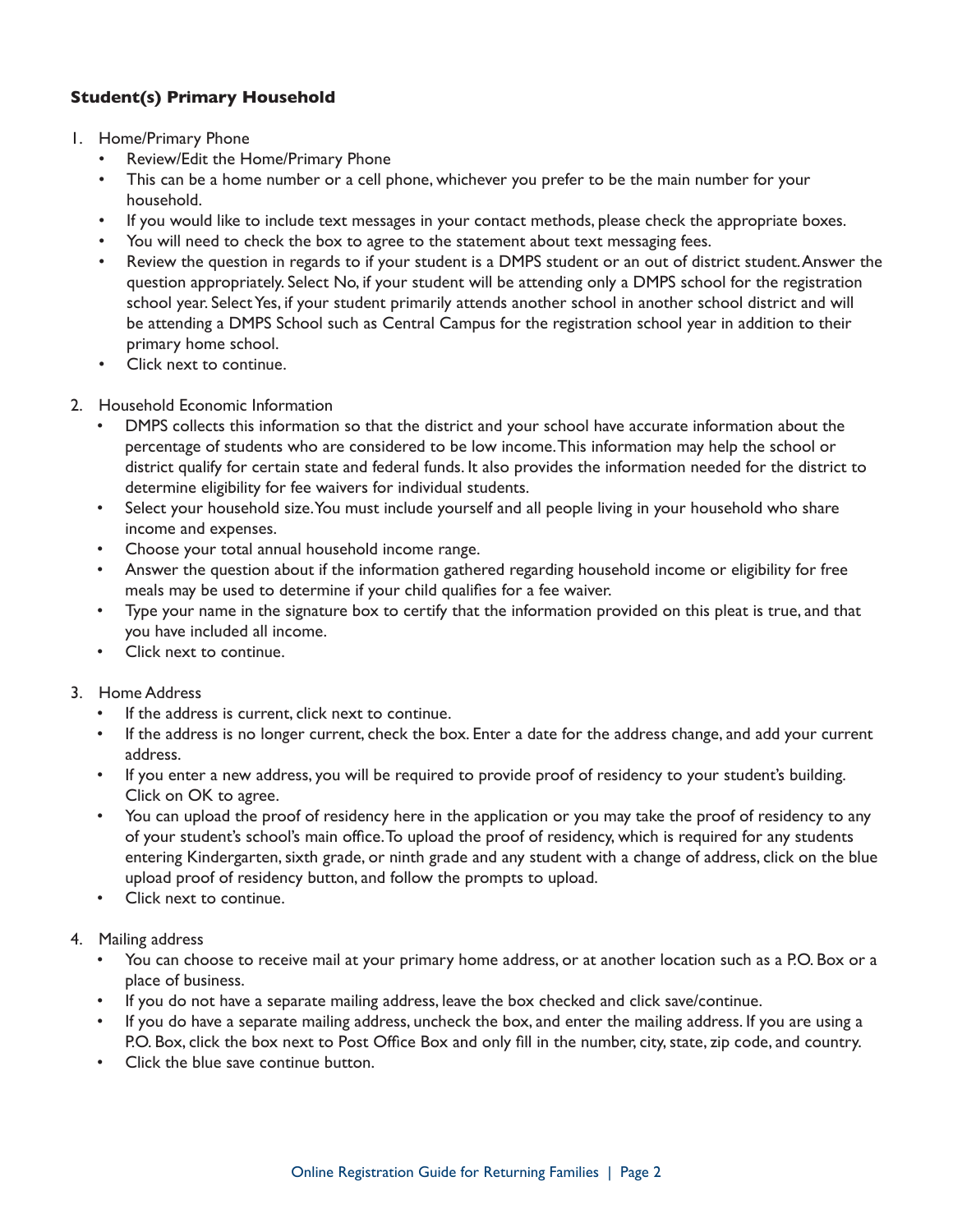#### **Parent/Guardian**

Parent/Guardian(s) in this section should only include those who are legally responsible for the student(s). Only the parent/guardian that the student lives with PRIMARILY should complete an online registration application. Families who share custody, but do not live together, should only submit one application. Parent/Guardian(s) who do not reside in the primary household may be saved as a non-household relationship and will not appear in the online registration.

If the parent/guardian is highlighted in yellow, information is missing or needs to be reviewed. Click on the name(s) to enter the missing information. When you are finished, click on the Save/Continue button to continue to the Emergency Contact section.

- 1. Demographics
	- Review the name, gender, and date of birth for this parent/guardian. If any information is incorrect, please contact the school's main office to submit changes.
	- Answer the question about if this parent/guardian ever attended DMPS. If yes, enter their legal name at the time of attendance.
	- If this parent/guardian no longer resides at the same address, uncheck the box that says please check this box if this person lives at the address listed below.
	- Enter the reason for the change of address, and either enter the new address and phone number, or check the box notating they you will not provide an address for this parent.
	- Click next to continue.

#### 2. Contact Information

- Existing contact information will be listed here. Review and edit as necessary. Enter a valid email address here or check the box if you do not have an email address.
- You may decide to uncheck the boxes associated with the work number if you do not want to receive automated phone messages from the district at work.
- Select the preferred contact language for this parent guardian from the drop down list.
- Click next to continue.
- 3. Impact Aid
	- Select the military status of the parent guardian from the drop down list.
	- Click the Save Continue button.
- 4. Click on any remaining parent/guardian if applicable to edit and review the data.
- 5. Adding a new Parent/Guardian
	- You may click on the blue button to add a new Parent/Guardian
	- This step should not be necessary unless you are adding a new legal guardian. You may be required to provide guardianship/custody paperwork when adding a new legal guardian.
	- Click the save continue button.

#### **Emergency Contact**

The district requires at least ONE emergency contact, which cannot be a parent/guardian. If you wish to have a different emergency contact for each student, please enter all of them here. You can assign each emergency contact to a student in the student section of online registration. You will be required to provide at least one phone number for each emergency contact, and can provide their address. Their address will only be used to prevent duplicates from being created in the system. Click on the emergency contact's name to review existing information.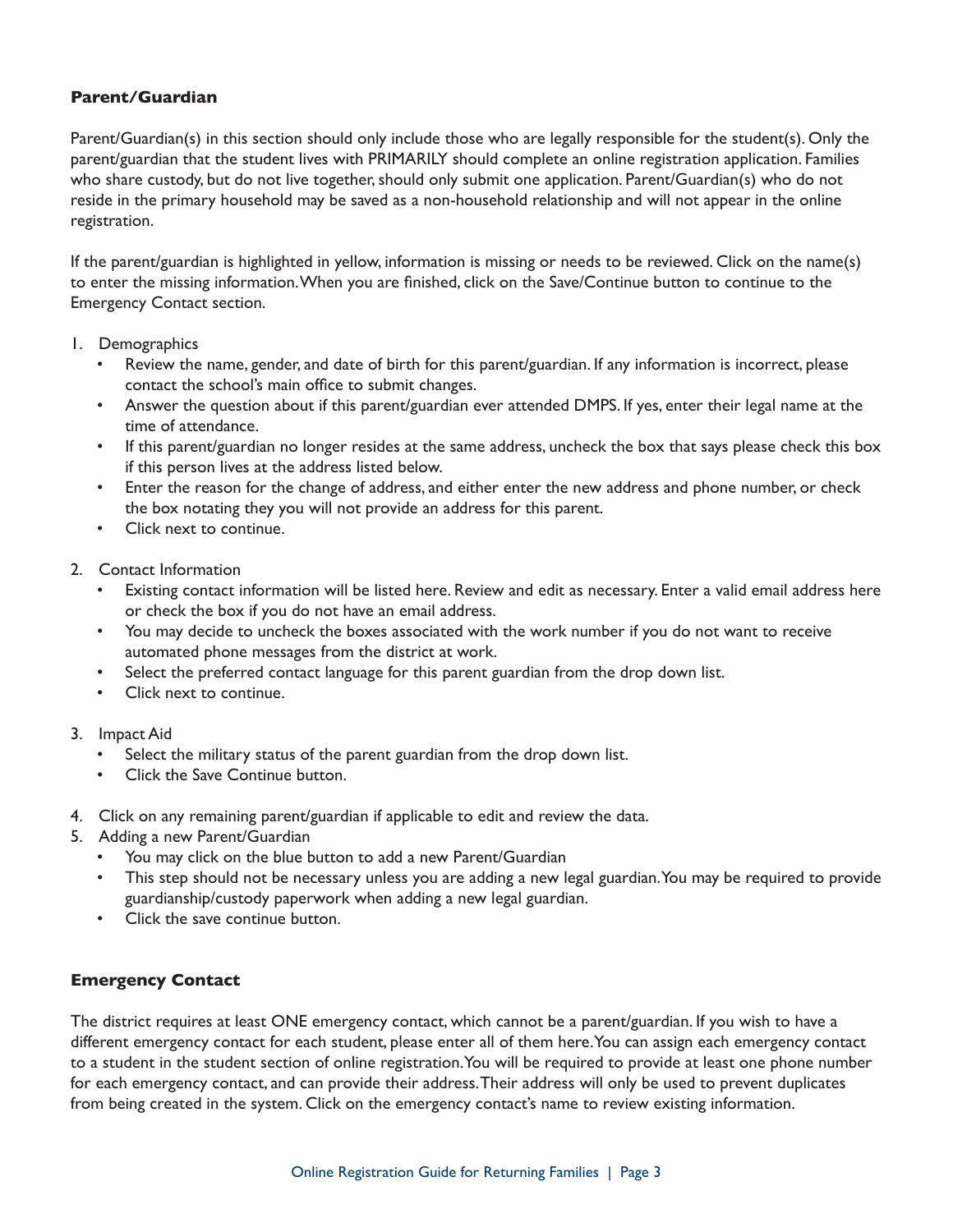#### 1. Demographics

- Review the name, date of birth, and gender of the emergency contact. Answer the question regarding if this contact speaks English.
- If this person is no longer an emergency contact, mark the checkbox stating they are no longer an authorized contact for any students in the family. Click OK to confirm.
- Click next to continue.
- 2. Contact Information
	- At least one phone number is required. If this emergency contact is a current parent/guardian of a DMPS student, their information will be shown in gray and you will not be allowed to change any existing contact numbers. That parent/guardian is responsible for updating their information in the database and should do so in their own online registration application.
	- Click next to continue.
- 3. Verification
	- Entering an address is optional.
	- Click save/continue.

If you would like to authorize another emergency contact for this family, click on the blue add new emergency contact button. In the event of an emergency, if a parent/guardian cannot be contacted, you are granting permission to the people listed here to be called by the school, and granting the school permission to release your child to these contacts. Once all emergency contacts have been reviewed and entered, click the save/continue button.

#### **Other Household Members**

Do not include students you are registering for school in this section. Do not include DMPS students who live with you part-time as a secondary household, as these students will be included in their primary household's registration. Other household members are dependents in the primary household including younger siblings not of school age or older siblings not attending school. If any other household members are listed, click on their name (or the edit review button) to begin. If you do not have any other household members, simply click save/continue to continue to the next section.

- 1. Demographics
	- If you wish to enroll this other household member as a student, please stop here. You must contact the Welcome Center at 242.7371. Failure to do this may result in the need to re-do the entire online registration process.
	- Click the Save/Continue button to continue to the final section of online registration.

#### **Student**

This section is for all students entering grades PK – 12 that will be attending DMPS. Click on the student's name (or the edit review button) to begin.

- 1. Demographics
	- Any demographic data that is in gray cannot be modified through the online registration process. If any of this information is incorrect, please contact the main office of the school. All items with a red asterisk are required. Some questions will appear based on the student's grade level.
	- Answer the question about if the student is or is not a foster child.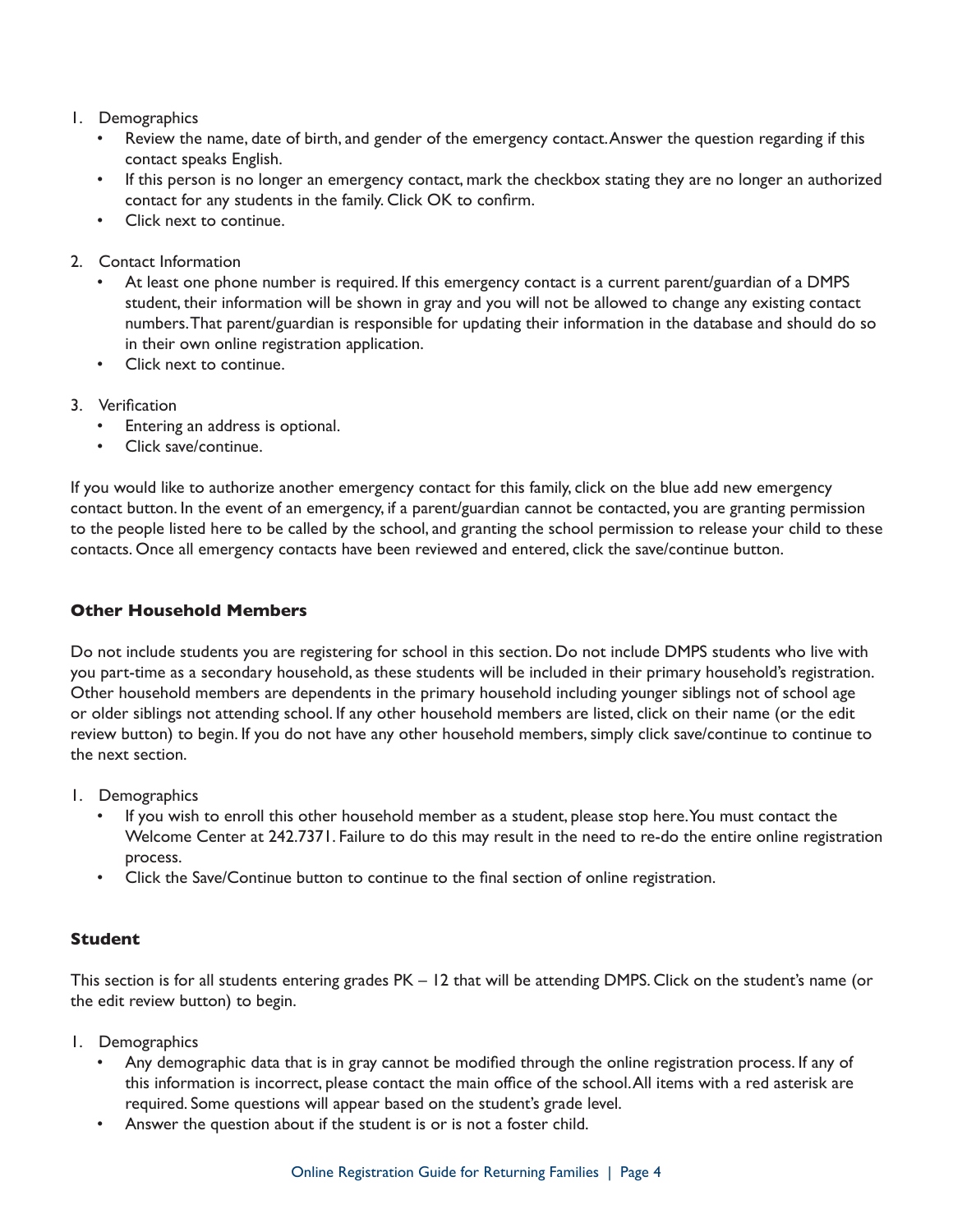- Select the birth country from the drop down list.
- Answer the question about if this student is a foreign exchange student.
- Click next to continue

#### 2. Race Ethnicity

- If this data is incorrect, please contact the school's main office.
- Click next to continue.
- 3. School Assignment
	- The school enrollment record on file for the upcoming school year is shown here. If this school assignment is incorrect, please contact the school's main office. If you have recently moved, you should contact the school shown here to confirm if the new address remains in their attendance area.
	- Click next to continue.
- 4. Relationships Parent/Guardians
	- Select the relationship option for each parent/guardian from the drop down list.



- Mark the check boxes for if this parent/guardian is the guardian, and should have access to mailing, portal and messenger.
- Make sure a contact sequence number is assigned for each parent/guardian. This tells the school in what order to contact parent/guardians in case of an emergency.
- Marking the No Relationship check box will indicate that this person does not have a relationship to this student. Marking this check box will remove the relationship to this student. This box should not be checked for anyone who has legal guardianship of the student.
- Click next to continue.
- 5. Relationships Emergency Contacts
	- Each contact should have a relationship type and contact sequence number.
	- Check the No Relationship box if the emergency contact should be removed from this particular student.
	- Click next to continue.
- 6. Relationships Other Household Members
	- Each member should have a relationship type.
	- Click next to continue.
- 7. Health Services Hospital Information
	- Select the hospital preference for this student from the drop down list.
	- Mark the appropriate checkbox(es) for insurance coverage for this student.
	- Click next to continue.
- 8. Health Services Medical or Mental Health Conditions
	- In this section you will be asked to enter information about your student's health. Review the list of medical or mental health conditions, and mark any appropriate checkboxes for this student.
	- If there are no conditions, mark the No medical or mental health conditions checkbox.
	- Enter any illnesses, operations, or accidents your child has had in the last year.
	- Enter any emotional, social, or other conditions that might affect your child's performance.
	- List any other health concerns you would like the nurse to know about your child.
	- Answer the question about sharing educationally relevant information with school staff.
	- Click next to continue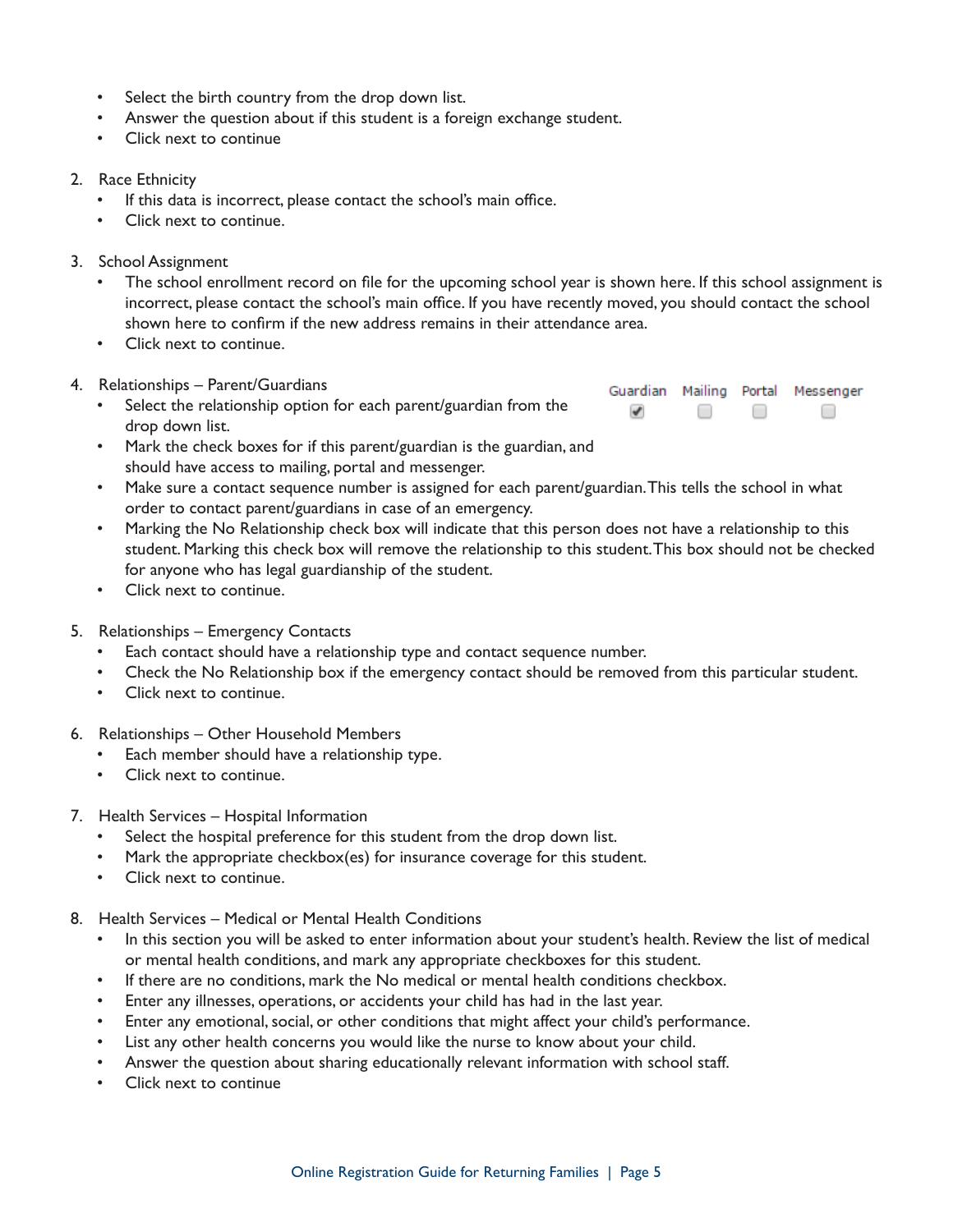- 9. Health Services Additional Information
	- This pleat contains links to many websites with information to review. After clicking on the link, a new tab or browser window will open. Be sure to close this tab or window after reviewing, and return to the online registration application.
	- Select the answer to the question regarding if the student has had any recent immunizations.
	- A question regarding if the student has had their required TDAP will appear for students in grades 7-11.
	- Select the answer from the drop down list, and mark the check box acknowledging that the district has provided information regarding the TDAP vaccine.
	- A question regarding if the student has had their required meningococcal vaccine will appear for students in grades 7 and above.
	- Select the answer from the drop down list, and mark the check box acknowledging that the district has provided information regarding the vaccine. To review the information, click on the blue link.
	- Mark the checkbox to acknowledge that you have been provided information regarding the vision screening required for students in kindergarten and grade 3. To review the information, click on the blue link.
	- Mark the checkbox to acknowledge that they have been provided information regarding the dental screening required for students in kindergarten and grade 9. To review the information, click on the blue link.
	- Mark the checkbox acknowledging that hearing, vision and dental screenings are provided throughout the school year and that if they want to decline these services, they must speak to the school nurse at their student's building.
	- If you have a copy of your student's current immunization record, you can upload the document here. Remember, you are required to provide a current copy of your student's immunization record to the school nurse. If you are unable to upload the record into the online registration application, please bring a copy to the school nurse. To upload the document, click on the blue Upload Here button.
	- Click next to continue.
- 10. Health Services Over the Counter Medications
	- Parents of students in grades 6-12 will be prompted to answer a question regarding the administering of over the counter medications at school.
	- Click next to continue.
- 11. Health Services Medications
	- If no medications are taken at home or at school, mark the checkbox for no medications.
	- If your child takes medications, either at home or at school, click on the blue Add Medication button.
	- Enter the information about each medication.
	- Click next to continue.
- 12. Release Agreement Military Information Opt Out
	- Parents of students in grades 9-12 will be prompted to answer a question regarding the release agreement for the military information opt out.
	- If you do not want your child's information to be released to military recruiters, select the first radio button to opt out.
	- If you want your child's information to be released to military recruiters, select the second radio button to consent.
	- Click next to continue.
- 13. Release Agreements
	- Answer each question regarding release agreements appropriately.
	- To review additional information, click on the blue links.
	- Click next to continue.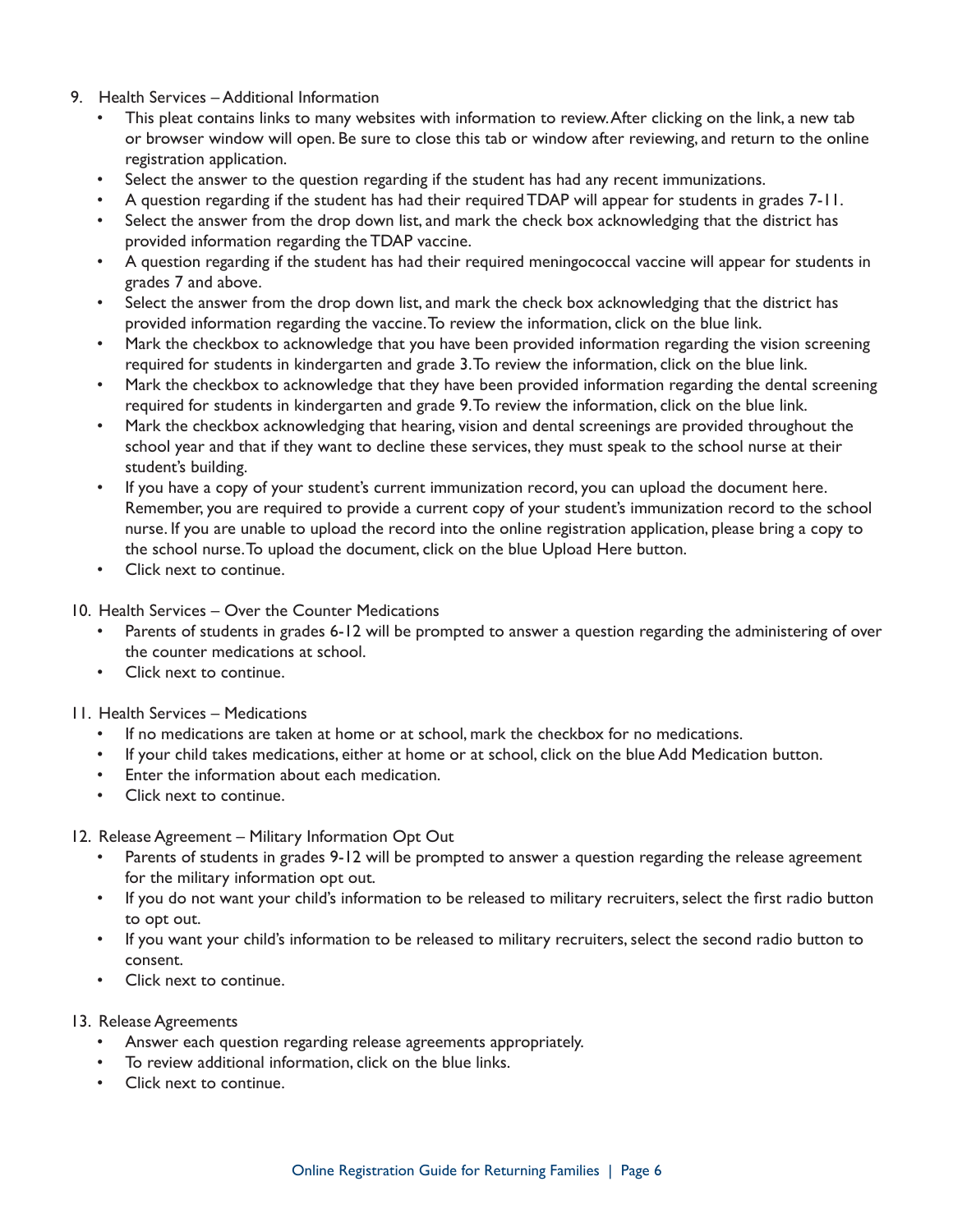- 14. Healthy Kids Act School Activities
	- For parents of students in grades 6-12, you will be required to complete the Healthy Kids Act pleats.
	- Mark all checkboxes for activities this student will participate in for the school year.
	- Type your name as an electronic signature that your student understands and agrees to the information provided.
	- The student must type their name as an electronic signature to verify that they understand and agree to the information.
	- Click next to continue.

#### 15. Healthy Kids Act – Non-School Activities

- As part of the Healthy Kids Act, parents must report non-school activities in which their child participates during the school year. Non-School activities include but are not limited to non-school sports teams, gymnastics, dance, etc.
- Enter the activity name, how many times per week the student participates in the activity, how many minutes for each activity, total number of minutes per week, and if the activity takes place in semester 1, 2 or both semesters.
- Type your name as an electronic signature that your student understands and agrees to the information provided.
- The student must type their name as an electronic signature to verify that they understand and agree to the information.
- Click next to continue.

#### 16. Athletics Information – Basic Information

- Parents of students in grades 6 and up, who selected yes to athletics, will now see a series of pleats collecting information required to participate in athletics. Review the list of information required. Parents should complete these pleats for all activities that the student will be participating in for the entire school year.
- Mark the checkbox consenting for your child to participate in an athletic conditioning/training program.
- Mark the checkbox stating you understand that accidents may occur in athletics and giving permission for your child to practice and complete in the interscholastic program.
- Mark all appropriate checkboxes regarding if your child has glasses, contacts, dentures or none of the above.
- Mark the radio button with your response in regards to giving your permission for medically relevant information to be shared with the coach by health staff.
- Review the consent for your licensed child to drive to and from games, meets, practices.
- Select an answer for the question stating if you feel you have adequate insurance protection for your child.
- Type your name as an electronic signature.
- Click next to continue.

#### 17. Athletics Information – Parent/Student Signature

- Mark the checkbox that you are aware of the DMPS extracurricular/co-curricular student code of conduct. Click on the blue link to review the information.
- Mark the checkbox that you have received the information provided on the concussion information sheet titled HEADS UP Concussion in high school sports. Click on the blue link to review the information.
- Type your name as an electronic signature.
- Type the student's name as an electronic signature.
- Click next to continue.

#### 18. Athletics Information – Athletic Physical Information

- In accordance with the Iowa High school athletic association any student participating in athletic activities must have a current sport physical examination on file.
- If you do not have a blank physical examination form, click on the blue link to download a copy.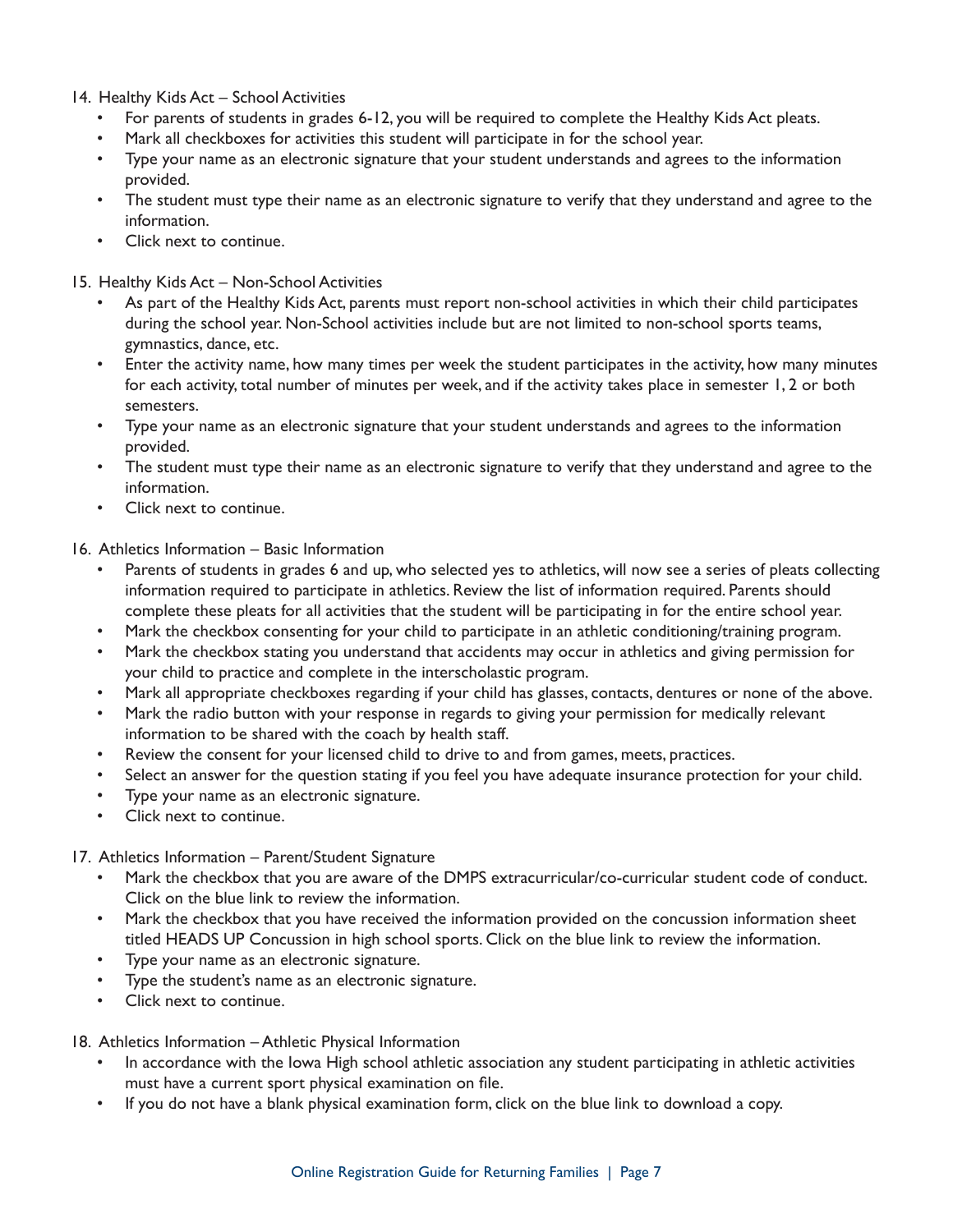- If you have a current copy of your student's physical examination you may upload it into the online registration application by clicking on the blue upload file button. If you are unable to upload the document or do not have it at the time of registration, you will need to submit the form to the Activities Office at your student's school before the start of the activity.
- Click next to continue.
- 19. Athletics Information Grade Level Sports
	- Select the appropriate sport or sports that your student plans on participating in during the upcoming school year from the season drop down lists.
	- You may select more than one sport per season by utilizing both the choice 1 and choice 2 options. However, be aware that not all sports will allow participation in multiple sports within the same season.
	- Click next to continue.

If you have additional students, please repeat the same steps for each student. If the students name, gender, grade, and school is highlighted in yellow, it means there is missing information. You will need to click on that student to review the student section and complete any missing items. Once all students have been edited and reviewed, click the blue save/continue button to continue.

To complete your application you must click the red submit button. Once you submit your application, you can no longer make changes to the application. If you need to go back and review any of the information, click on the blue back button. If you do not click the red submit button, your application will not be marked as submitted. If you do not see an option to click the red submit button, please write down your application number and call the main office of the building your child attends. Once you click submit, you will receive an email notifying you that your registration has been received.

| You must submit your application by clicking the following button.                                                                                                              |
|---------------------------------------------------------------------------------------------------------------------------------------------------------------------------------|
| <b>Submit</b>                                                                                                                                                                   |
| PLEASE NOTE: Prior to submitting your application you may verify all of the data you have<br>entered by going back to the area in question or click on the PDF link below. Your |
| information is not submitted until you click the submit button above. You will receive an email<br>notification that your application was received after clicking Submit.       |
| <b>Back</b>                                                                                                                                                                     |
| <b>Application Summary PDF</b>                                                                                                                                                  |
|                                                                                                                                                                                 |

The final registration page contains links for you to complete additional items. You may click on the Application Summary PDF if you wish to print out a copy of your completed application. You may click on the parent portal account link to visit RevTrak, DMPS's online payment system. This will allow you to pay your school fees for the upcoming school year online. If you want to apply for Free or Reduced lunches, click on the link to access the free/ reduced meal application. If you are interested in volunteering at a school, click on the volunteer application link.